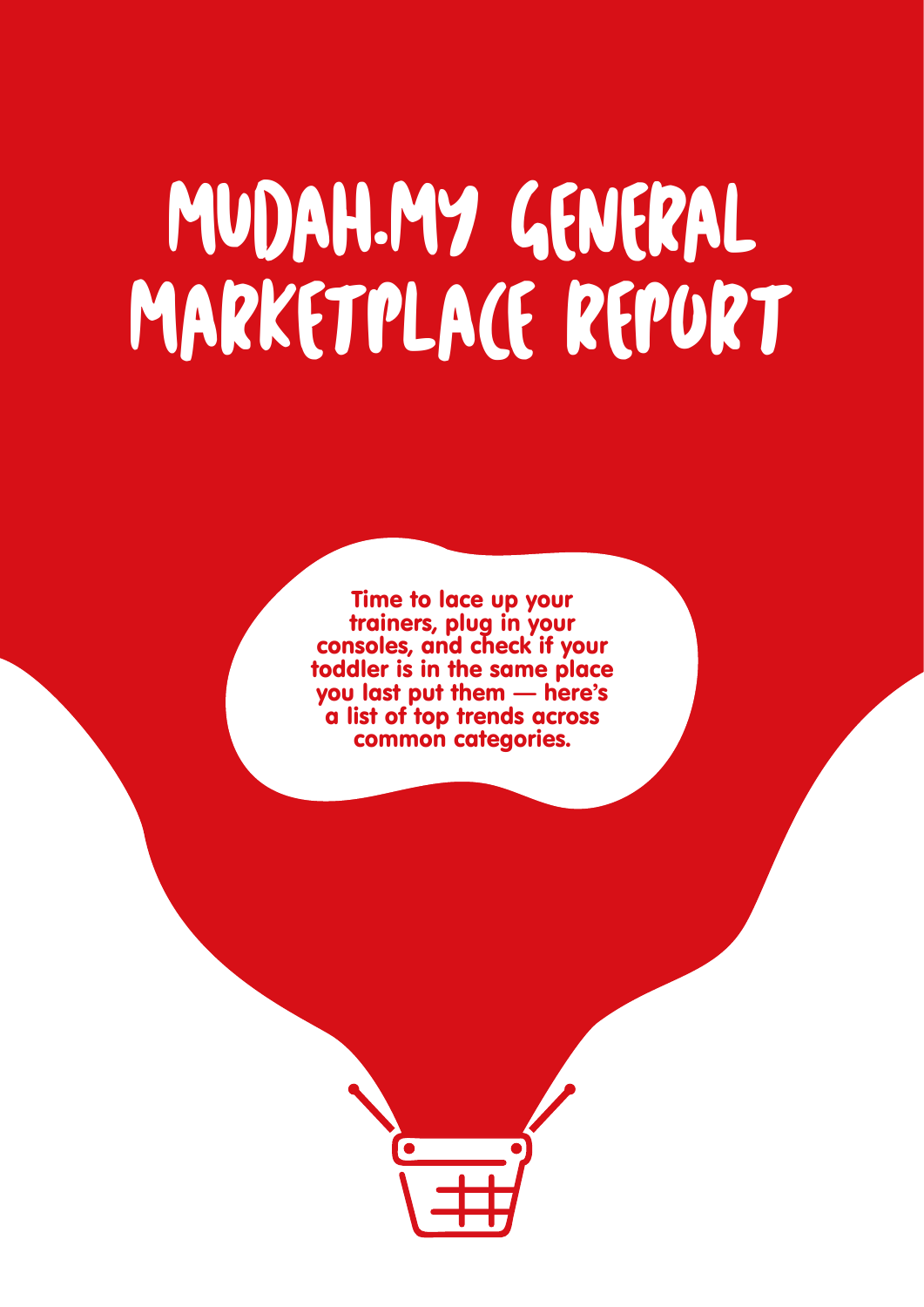#### **METHODOLOGY**

**Mudah.my General Marketplace Report is based on data for items listed in the category 'General Marketplace' in the period from January-October 2019. Search results represent the top searches by volume for unique identifier keywords during this period. All data included in this report is compiled from Mudah.my's analysis of internal listings unless otherwise cited.**





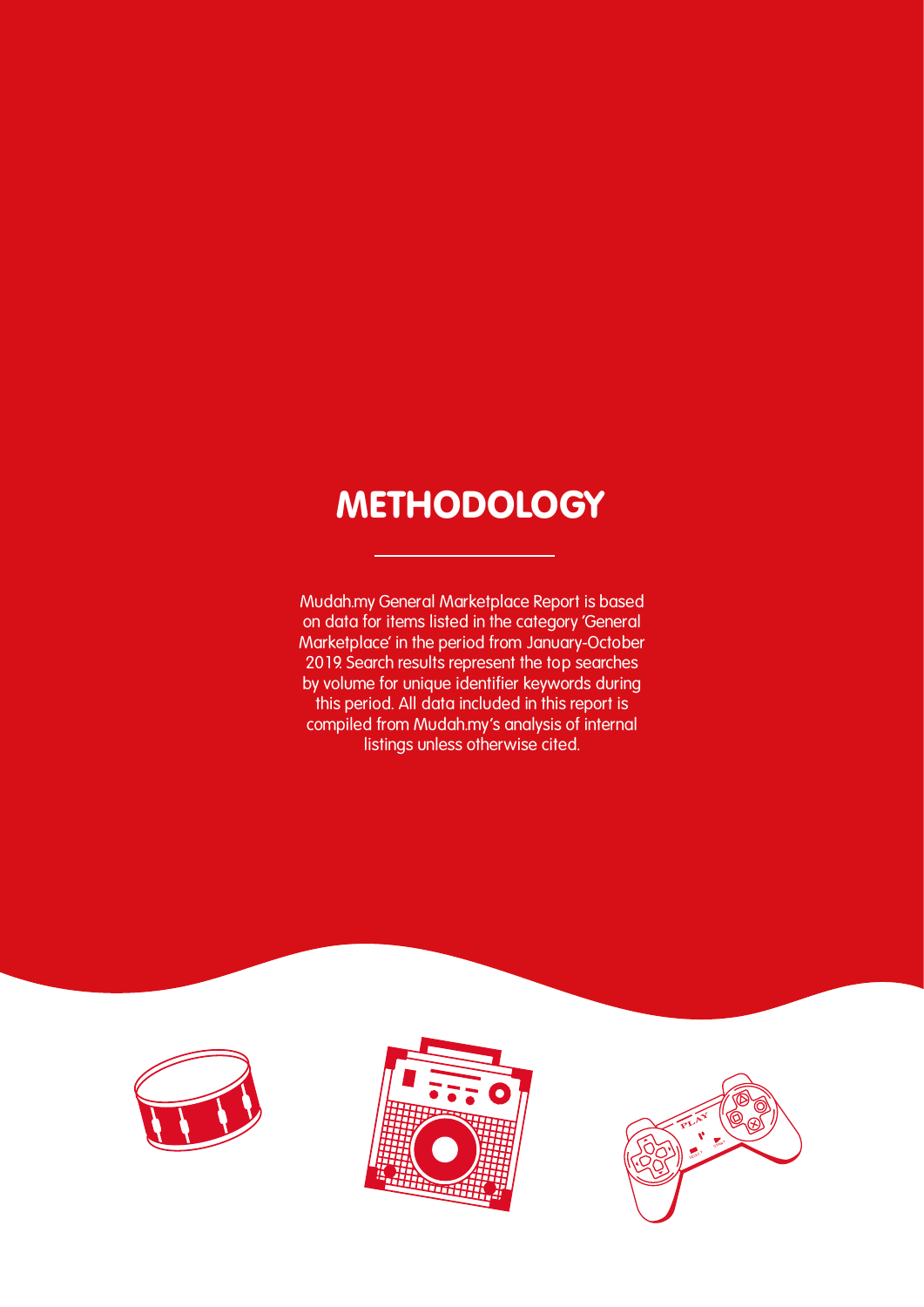### Most Searched Items under Sports & Outdoors



#### "

We tee off with golf, the most searched for sports equipment this year. With a complete off-the-shelf golf kit costing as much as RM4,000, you can see why golfers might be looking to find outstanding second-hand goods on Mudah.my. 99

Bikes and cycling come second in our 2019 sports & outdoor trends, claiming four of the top 10 slots in our searches. The introduction of the Le Tour de Langkawi in 1996 may have taken cycling's popularity up a gear, as Malaysians look to bicycles as a fun leisure pursuit rather than a simple means of transportation.

Next on the list are reflections of Malaysia's classic love of badminton and fishing. It's good to see that the kampung spirit and fishing heritage is alive and well, with reel, rod and fishing all making their way to the top 10 searches.

Just as lively is our love of badminton. This beloved sport has played an important part in a modern, integrated Malaysia, with a shared passion growing from roadside games played over the neighbour's gate to the glory of the 16,000-seat stadium of the Axiata Arena.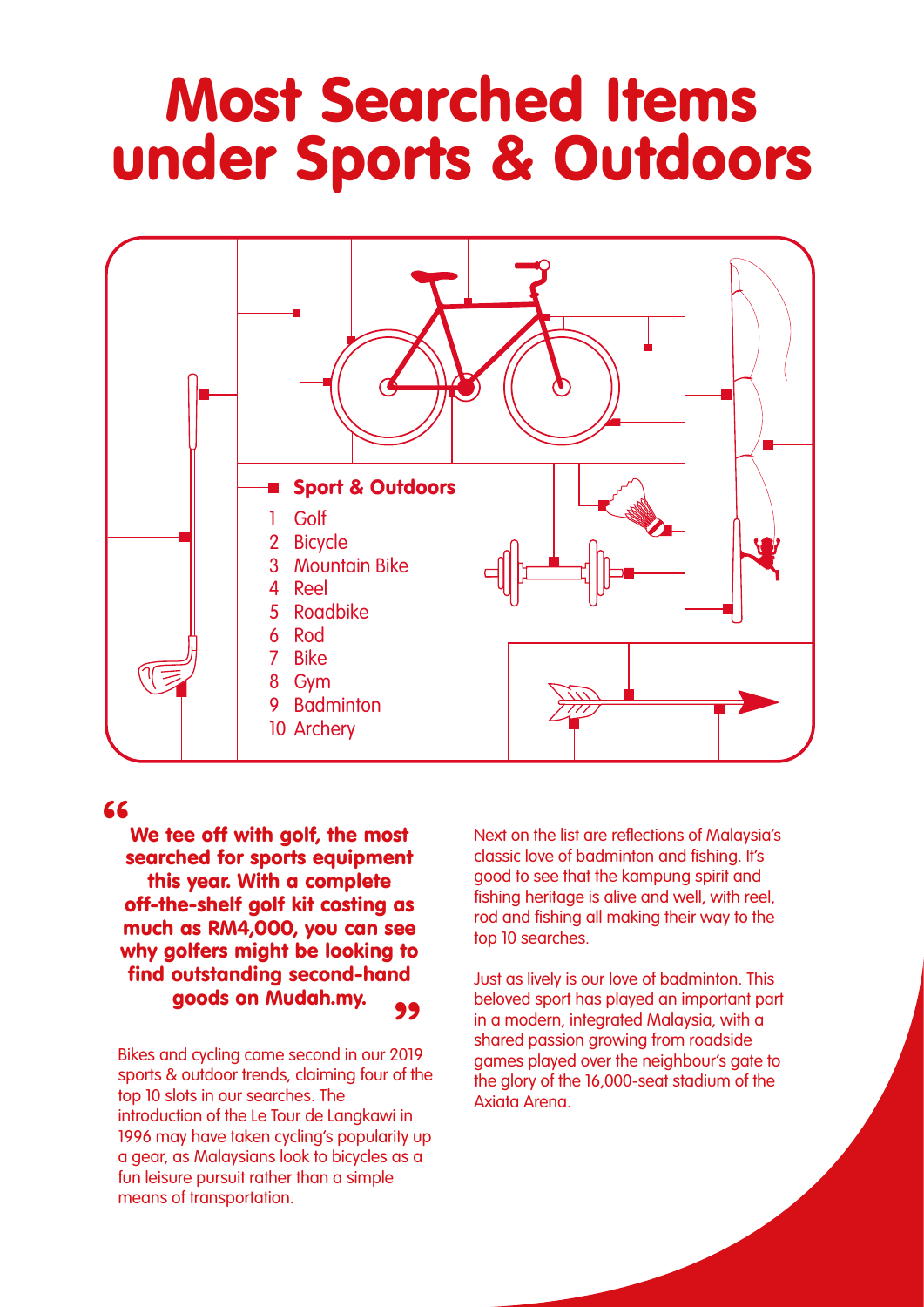## Most Searched Music Instruments

Malaysia is most definitely ready to rock, with the top three most popular searches for music instruments on Mudah.my offering a great foundation for a rock band with bite.

Guitars, be it electric, acoustic or bass dominate this list, with instrument search terms interweaving with popular brand names.

**Most Searched Music Instruments**

When it comes to brand preference, your regulars like Ibanez, Gibson, Fender and Marshall make it on the list, showing that when Malaysians are looking for guitars, certain brands really do strike a chord.

There's also a classical twist thrown in alongside the sweet hum of guitars. The keyboard and piano make it into the top eight, with the world-leading Yamaha brand entering the Most Searched Music Instrument Brands list at number three thanks to their popular electronic keyboards.

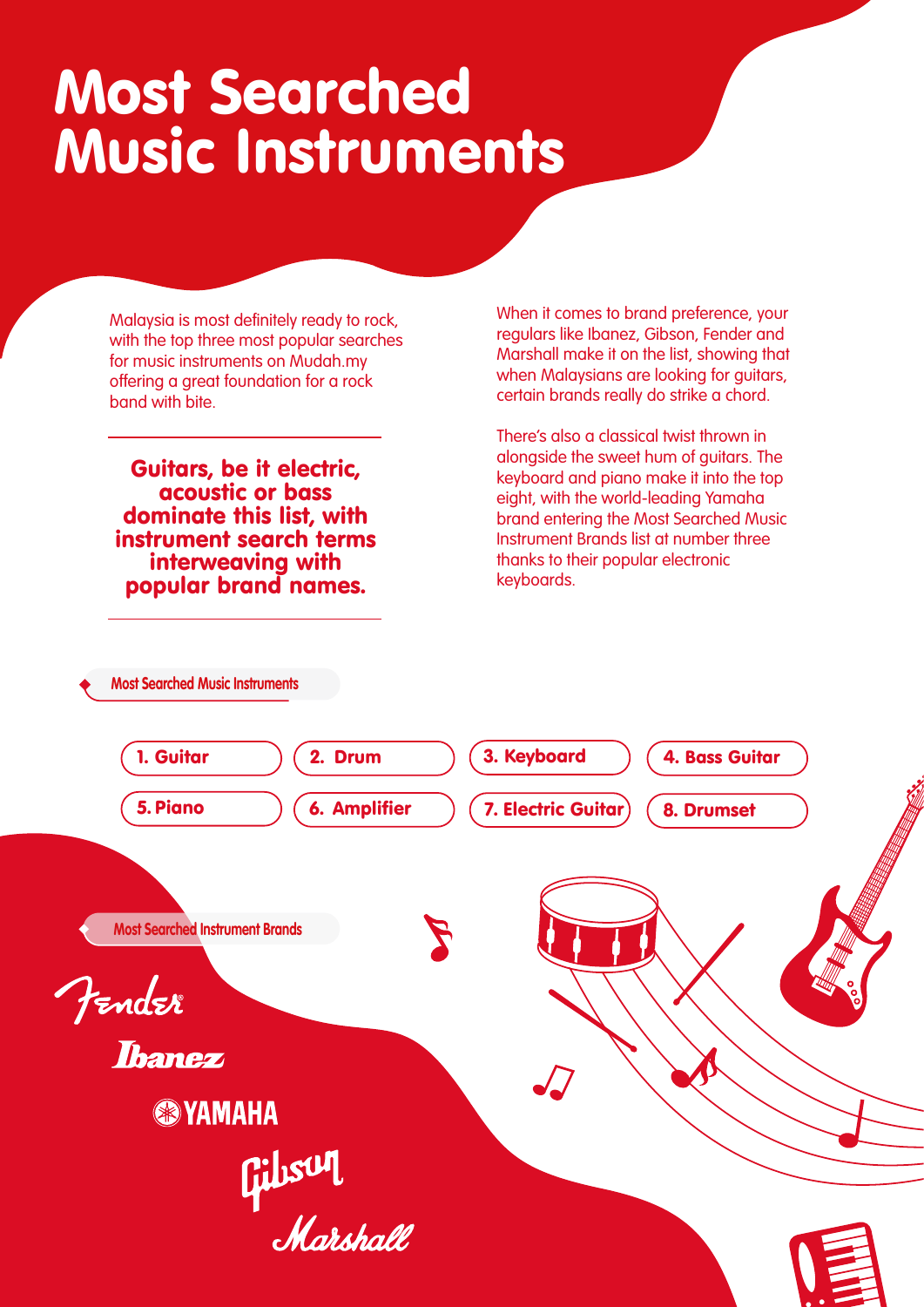### Most Searched Game Consoles



#### 66 99 PlayStation is claiming victory royale when if comes to the most popular console searches on Mudah.my.

The PS4 takes prime spot on the podium, while the PS3, PSP, PS2 and PS Vita take up half of the entire Top 8 searches list! That's a station that certainly knows how to play. With the PS5 rumoured for release in the last quarter of 2020, it will be fascinating to see how this new model makes it onto our search results this year.

So, what about Nintendo? The iconic Japanese video game company had something of a rough ride a few years back, with the poorly received Nintendo Wii U turning into more of a Why U Bother? They switched that up (see what we did there) with the awesome Nintendo Switch, which has sold over 52 million<sup>1</sup> units worldwide. It loads itself happily into Mudah.my's top search results though, rounding up the top five most searched consoles.

The old school favourite Xbox makes its own entry into the chart at number six while the Xbox360 fills up the last position of most searched for consoles.

**PLAY**

**SELECT START**

Nintendo, "Dedicated Video Game Sales Units", Nintendo.com. https://www.nintendo.co.jp/ir/en/finance/h ard\_soft/ (accessed February 27, 2020)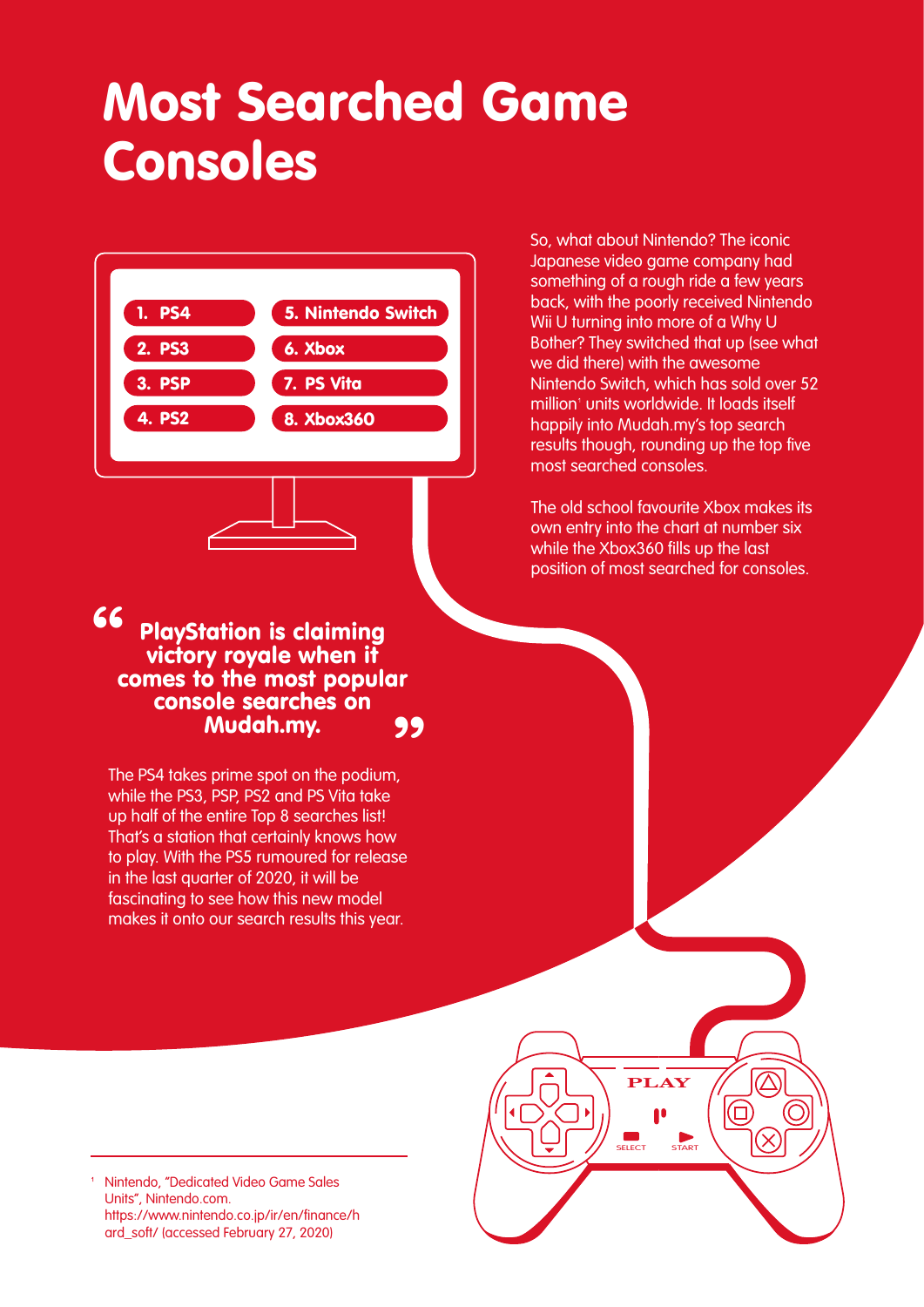

The players might not be known, but the top contender certainly is — Player Unknown's Battlegrounds (PUBG), is the battle royale multiplayer champion of top search results for individual games on Mudah.my. With versions available on Windows, Android, and iOS, alongside the powerhouse consoles of the PlayStation 4 and Xbox One, it's no wonder this game is blasting its way to the top.

Then we've got the FIFA range of video games which are recognised as the best-selling international sports game franchise of all time, with over 260 million copies sold globally by 2018.

Swinging into third place for gaming is Spiderman. Although, let's face it, this delightful web-slinger is just as much fun in movie form! One movie that'll take an immense amount of effort to produce would be Grand Theft Auto (GTA for the initiated). But who needs a movie when a game is this engrossing? Following GTA, is Kratos himself in the award-winning game, God of War.

#### Top 3 Classic Games on Mudah.my

It's time to share with your kids, nephews and nieces what the games of our time were all about! Did you know, the three most popular searches for classic games on Mudah.my in 2019 were: Digimon, Sega and Game Boy. That's a whole lot of retro joy just waiting to hatch!



<sup>2</sup> Grubb, Jeff, "EA Sports' FIFA franchise surpasses 260 million copies sold", Venturebeat.com. https://venturebeat.com/2018/09/05/ea-sports-fifa-franchise-surpasses-260-million-copies-sold/ (accessed February 27, 2020)